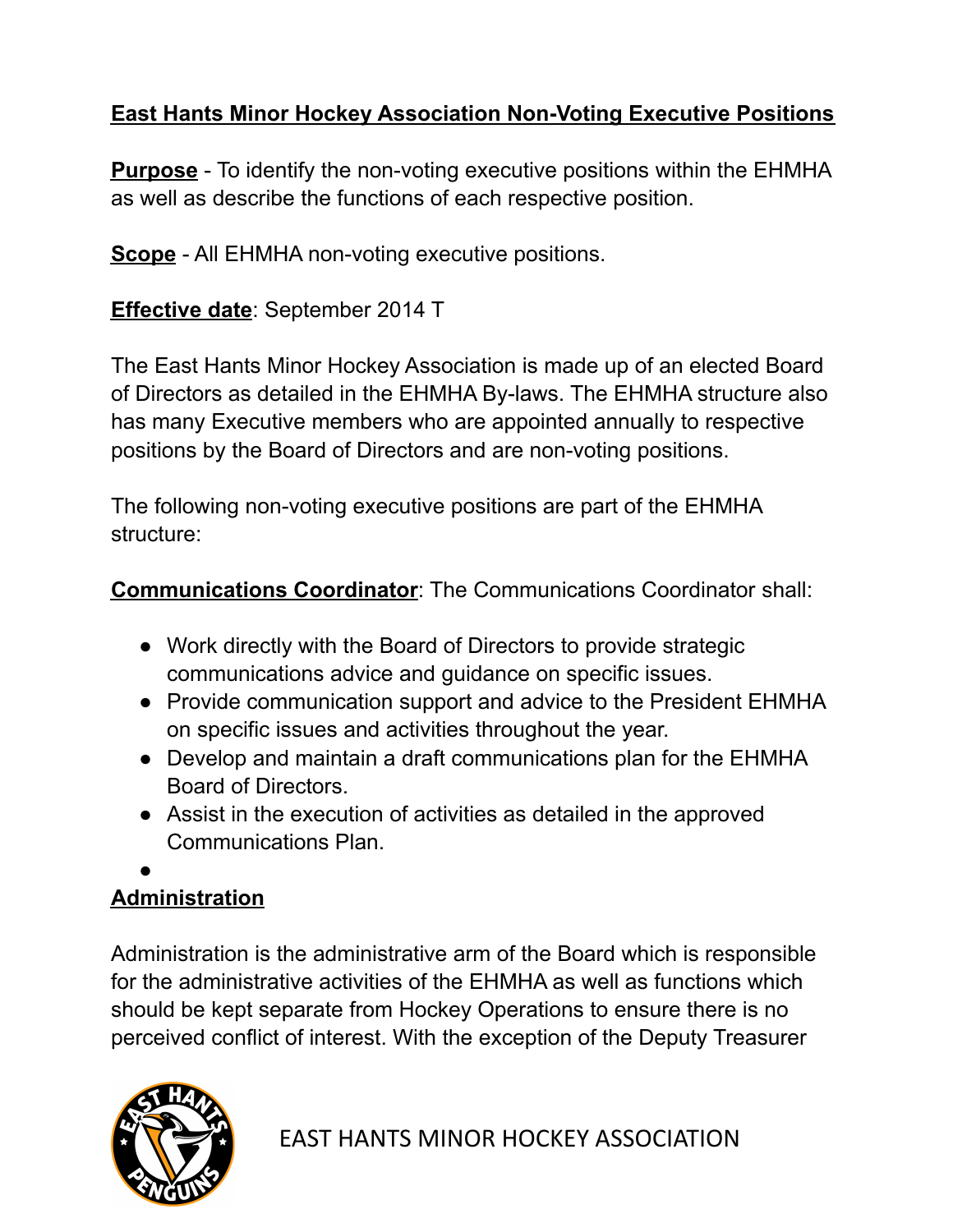(reporting to the Treasurer), this is under the responsibility of the Vice-President Administration and all positions report directly to the Vice-President Administration. The positions and their respective duties are detailed as follows:

- 1. **Certification Clerk**: The Certification Clerk shall:
	- Understand the certification requirements for team staff and communicate expectations and deadlines at the start of each season
	- Communicate certification options and opportunities as information is available
	- Monitor the certification status of team staff and follow-up as required
	- Report certification status to the VP of Administration with regular (and increasing) frequency as deadlines approach
- 2. **Fundraising Chair:** The Fundraising Chair shall:
	- Assist in the management of all team budgets
	- Monitor and enforce the fundraising policy
	- Identify and implement new fundraising opportunities
	- Coordinate fundraising and licenses for the annual Jeff Smith Trevor Ettinger Memorial Tournament
	- Promote all fundraising activities
- 3. **Registrar:** The Registrar shall:
	- Work with VP of Administration, Webmaster, Treasurer, and Deputy Treasurer to plan annual registration activities (in person and online).
	- Manage the online and in-person registration activities, reporting regularly to the VP of Admin and Treasurer.
	- Continually evaluate the registration process and associated tools to identify changes to improve efficiency and reduce manual effort.
	- Lead the registration data entry effort (including entry in the Hockey Canada Registry), coordinating with the Deputy Treasurer to ensure appropriate division of effort.

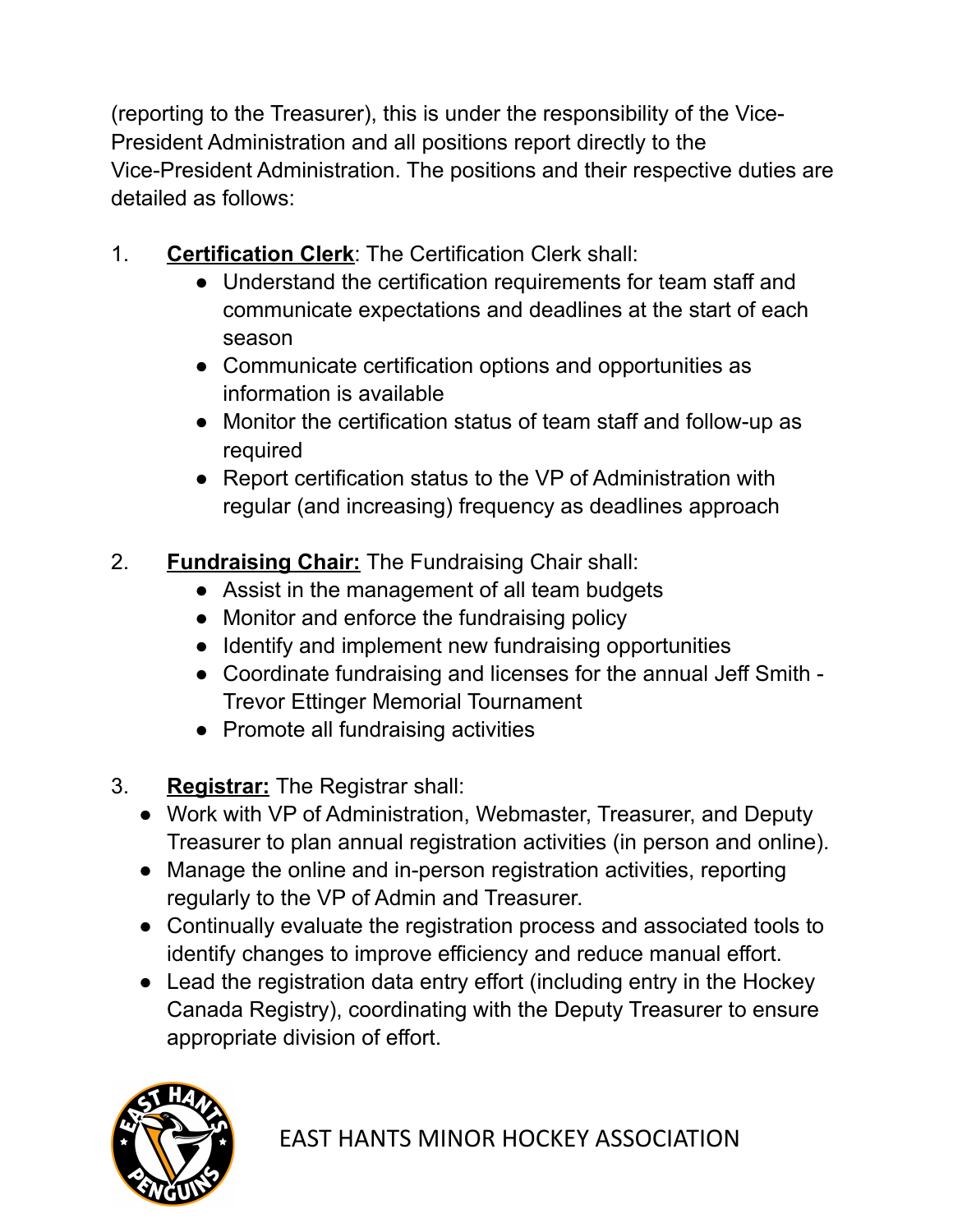- Provide all required/requested data to the Treasurer and Deputy Treasurer to support accounting tasks associated with registration.
- 4. **Tournament Chair**: The Tournament Chair shall:
	- Oversee the planning and management (act as Chair) of the EHMHA March Break Tournament, on-site Provincial Tournaments, and any other tournaments that fall within EHMHA responsibilities.
	- Work with the Recruiting and Events Coordinator to build and improve relationships with the corporate community, the residents of East Hants, and association members through tournament involvement and activities.
	- Ensure all tournaments held under the direction of EHMHA have a Chair to create consistent and clear leadership both from an organizational and financial perspective.
	- Regularly report tournament status (including challenges and successes) to VP of Administration and the Recruiting and Events Coordinator.
	- Work with the VP of Administration and the Recruiting and Events Coordinator to define common policies and procedures to be utilized for all EHMHA tournaments.'
- 5. **Equipment Manager**: The Equipment Manager shall:
	- Control, track and manage all jerseys and equipment belonging to EHMHA.
	- Work with the VP of Administration to develop/adjust procedures related to jersey and equipment management.
	- Based on registration data, prepare jerseys and equipment that will be required for the upcoming hockey season.
	- Arrange for handling, storage, repairing, cleaning and inventorying of equipment.
	- Ensure that coordinators, coaches and team managers are aware of EHMHA equipment policies and procedures.

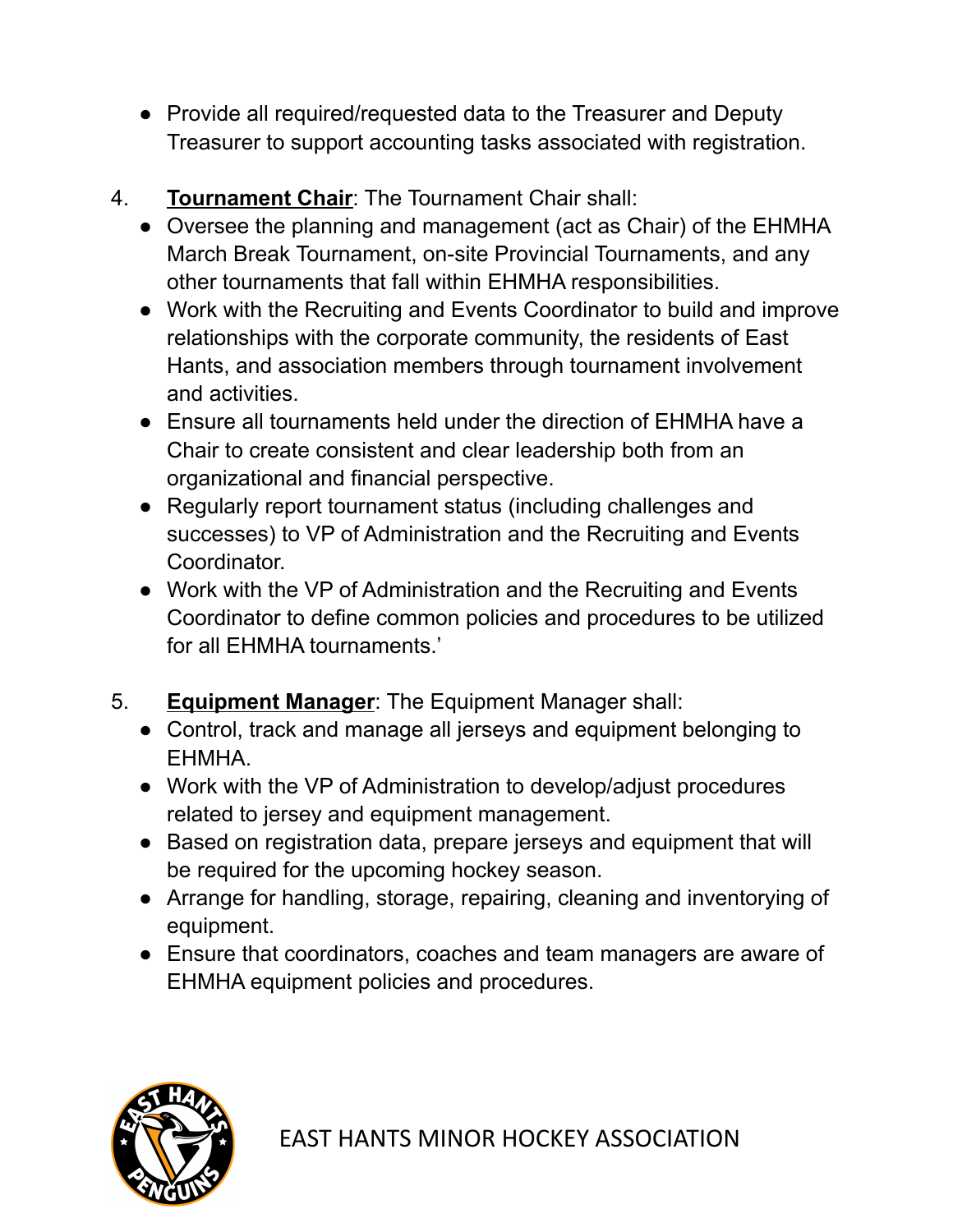- Early in the season, work with coordinators, coaches and team managers to distribute jerseys and equipment as per established policies and procedures.
- At the end of the season, work with coordinators, coaches and team managers to recover jerseys and equipment as per established policies and procedures.
- Work with the Deputy Treasurer to identify deposits that will need to be collected to cover jerseys and equipment that have not been returned at the end of the season.

6. **Assistant Equipment Manager:** The Assistant Equipment Manager shall:

- Assist the Equipment Manager to control, track and manage all jerseys and equipment belonging to EHMHA.
- Based on registration data, work with the Equipment Manager to prepare jerseys and equipment that will be required for the upcoming hockey season.
- Maintain a clear and complete understanding of EHMHA equipment policies and procedures, and support coordinators, coaches and team managers in doing the same.
- Early in the season, work with coordinators, coaches and team managers to distribute jerseys and equipment as per established policies, procedures, and the direction of the Equipment Manager.
- At the end of the season, work with coordinators, coaches and team managers to recover jerseys and equipment as per established
- policies, procedures, and the direction of the Equipment Manager.
- 7. **Webmaster**: The Webmaster shall be responsible for:
	- Site maintenance of the EHMHA website.
	- Setting up the organization and structure of the website as per direction of the Vice President Administration.
	- Assisting in the planning and management of the annual member registration process.

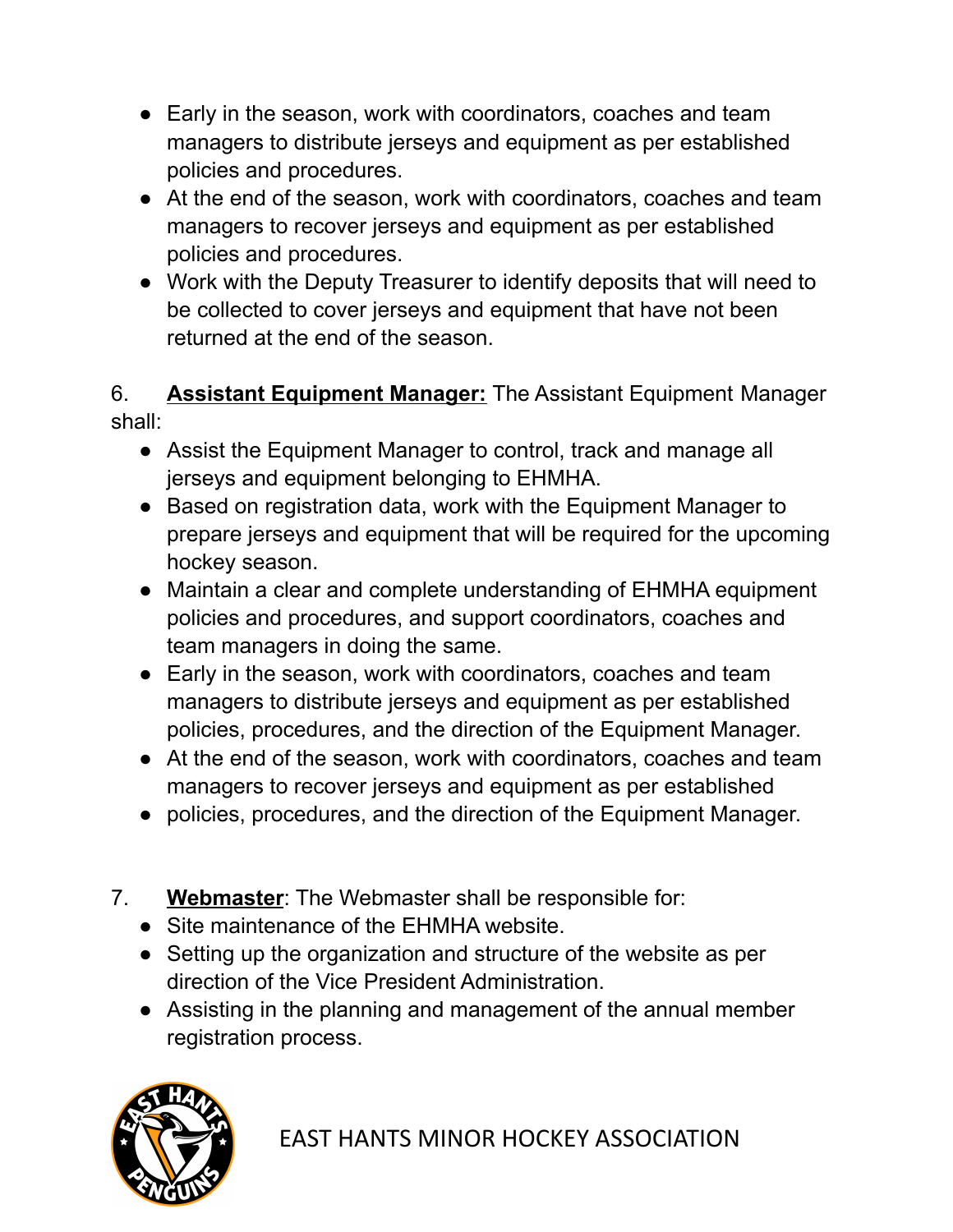- Setting up league information and roster information as required.
- Setting up accounts for teams as required.
- Setting up accounts for the Board as required.
- Liaising with the website provider and managing upgrades and updates.
- Posting schedules, forms, documents, news articles and other website content as requested (or approved) by members of the EHMHA Board.
- Annual clean-up and maintenance of website data and content, archiving and deleting material as presented to (and approved by) the EHMHA Board.
- 8. **Deputy Treasurer**: The Deputy Treasurer shall:
	- Assist the Registrar with registration data entry.
	- Under the supervision of the Treasurer, assume responsibility for accounting associated with registration, including intake and reconciliation of all cash and electronic payments.
	- Collect overdue registrations.
	- Manage billing to Indian Brook First Nations, Kids Sport and other outside funding agencies.
	- Assist the Treasurer with basic bookkeeping, banking, payable and receivable maintenance and data entry as requested.

## **Hockey Operations**

Hockey Operations is the operational arm of the Board which is responsible for the delivery and execution of the hockey program. This is under the responsibility of the Vice-President Hockey Operations and all positions report directly to the Vice-President Hockey Operations. The positions and their respective duties are as follows:

1. **Referee in Chief**: This position is appointed through by the EHMHA in accordance with guidelines supported by HNS. The Referee-in-Chief shall:

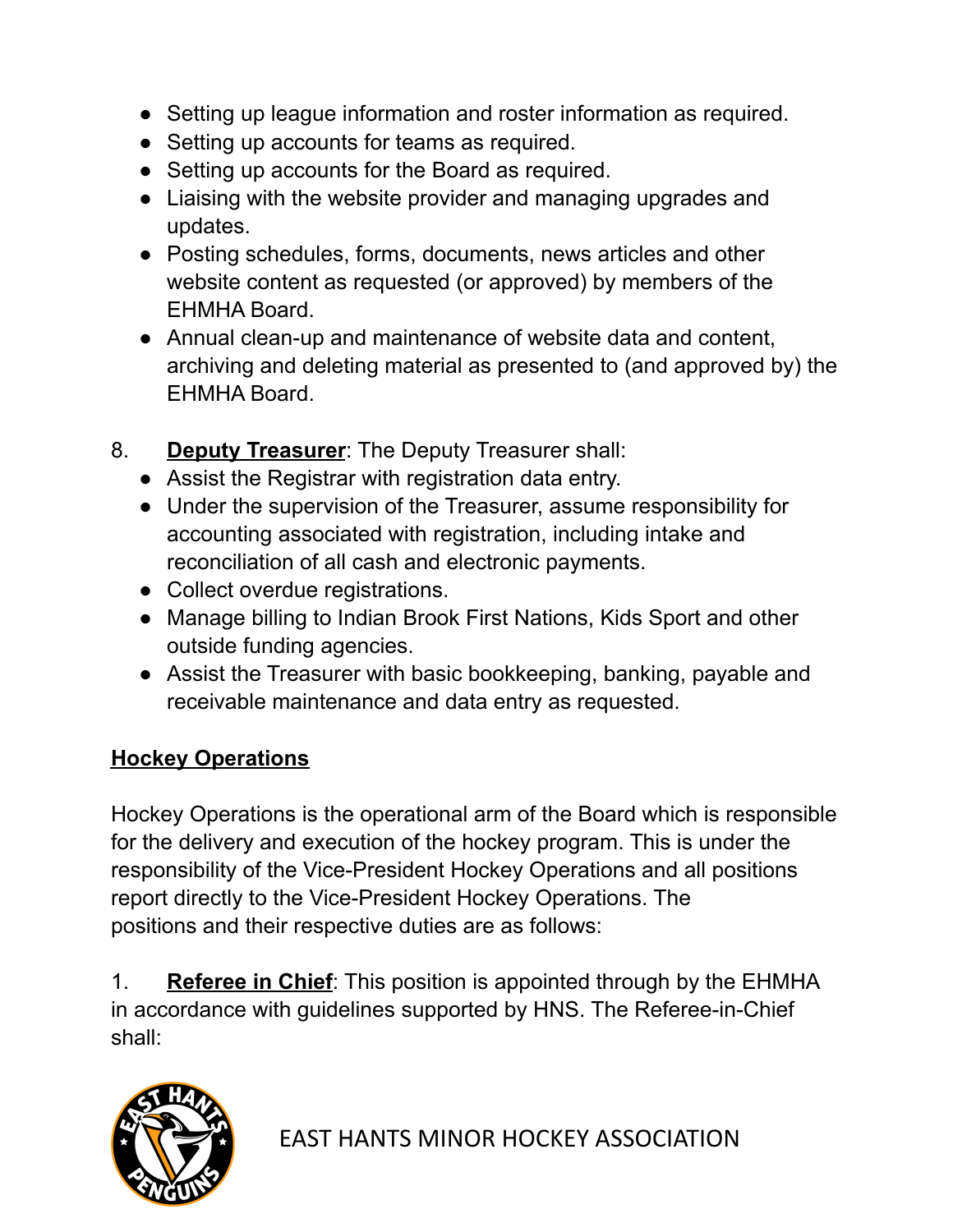- Act as the liaison between the EHMHA and HNS Referee-in-Chief in all matters concerning game officials. Provide long-range planning and conduct development clinics for all EHMHA officials.
- Set up and supervise an evaluation system as well as carry out assessments of all EHMHA referees, linesmen and minor officials as may be required and approved by the directors.
- Conduct clinics for referees, linesmen and minor officials under the direction and cooperation with the HNS Referee-in-Chief.
- Recommend to the HNS Referee-in-Chief, EHMHA officials for attendance at Level IV clinics and also to the annual referees development camp.
- Recommend to the directors, remuneration for officials.
- Endeavour to maintain a high and uniform level of officiating by all EHMHA officials for all games played within the Association.
- Maintain a listing of all EHMHA officials and ensure that all persons officiating within the Association have attended the prescribed HNS Referees clinics at the appropriate level, and further that all EHMHA officials are duly registered with HNS for the current hockey season.
- Keep accurate records of games officiated and payment of officials and ensure that Game Sheets are delivered in a timely manner to the appropriate administrators.
- Assign all games played under the jurisdiction of the Association including league, exhibition, playoff and tournaments.
- 2. **Development Coordinator:** The Development Coordinator shall:
	- Work with the VP of Hockey Operations to agree upon an implementation approach for player development and plan specific activities for the current season.
	- Ensure that the player development approach aligns with HNS guidelines.
	- Coordinate with the VP of Hockey Operations, the Goalie Coordinator and the Coach Mentor to ensure that the overall development approach is aligned across all areas.
	- Plan and manage the annual development weekend.



EAST HANTS MINOR HOCKEY ASSOCIATION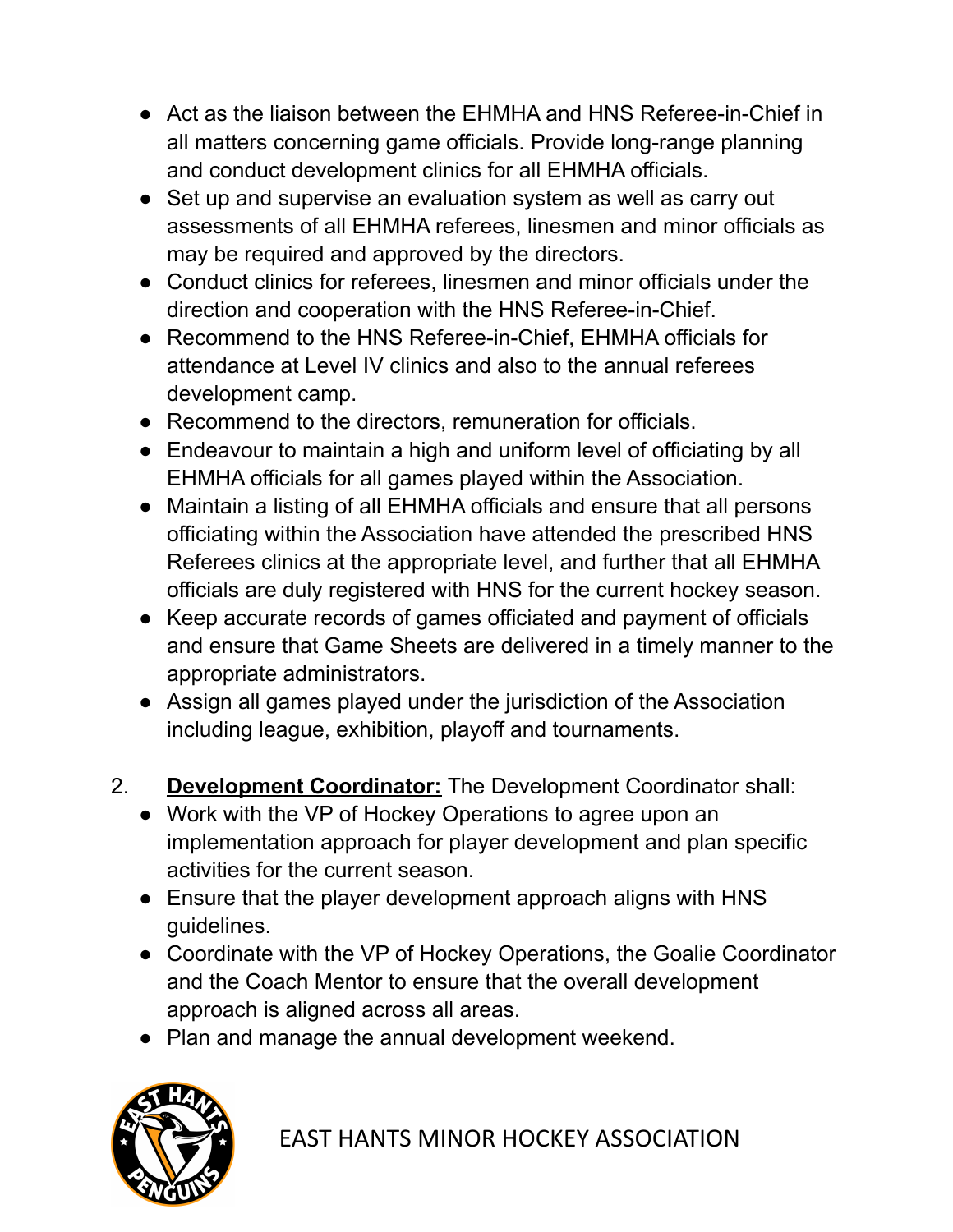- Ensure that EHMHA policies and procedures support the agreed upon player development strategy.
- Communicate relevant EHMHA policies and procedures and ensure that they are applied consistently across all divisions and teams.
- 3. **Coach Mentor**: The Coach Mentor shall:
	- Work with the VP of Hockey Operations to provide leadership and support to coaches, ensuring common understanding and application of the Hockey Canada long term player development model.
	- Encourage consistency among EHMHA coaches in their approach to practices, bench management, and ice time usage, providing feedback and guidance as required.
	- Communicate and build relationships with players, coaches, parents, EHMHA Board/Executive members, opposition representatives, and officials; support EHMHA coaches in doing the same.
	- Ensure that coaches are aware of EHMHA policies and procedures, communicating and educating coaches as needed.
	- Monitor and enforce all procedures as per EHMHA policy.
	- Coordinate with the VP of Hockey Operations, the Development Coordinator and the Goalie Coordinator to ensure that the overall development approach is aligned across all areas.
- 4. **Goalie Coordinator**: The Goalie Coordinator shall:
	- Work with the VP of Hockey Operations to agree upon an implementation approach for goalie development and plan specific activities for the current season.
	- Ensure that the goalie development approach aligns with HNS guidelines.
	- Coordinate with the VP of Hockey Operations, the Development Coordinator and the Coach Mentor to ensure that the overall development approach is aligned across all areas.
	- Participate in the planning and management of the annual development weekend.

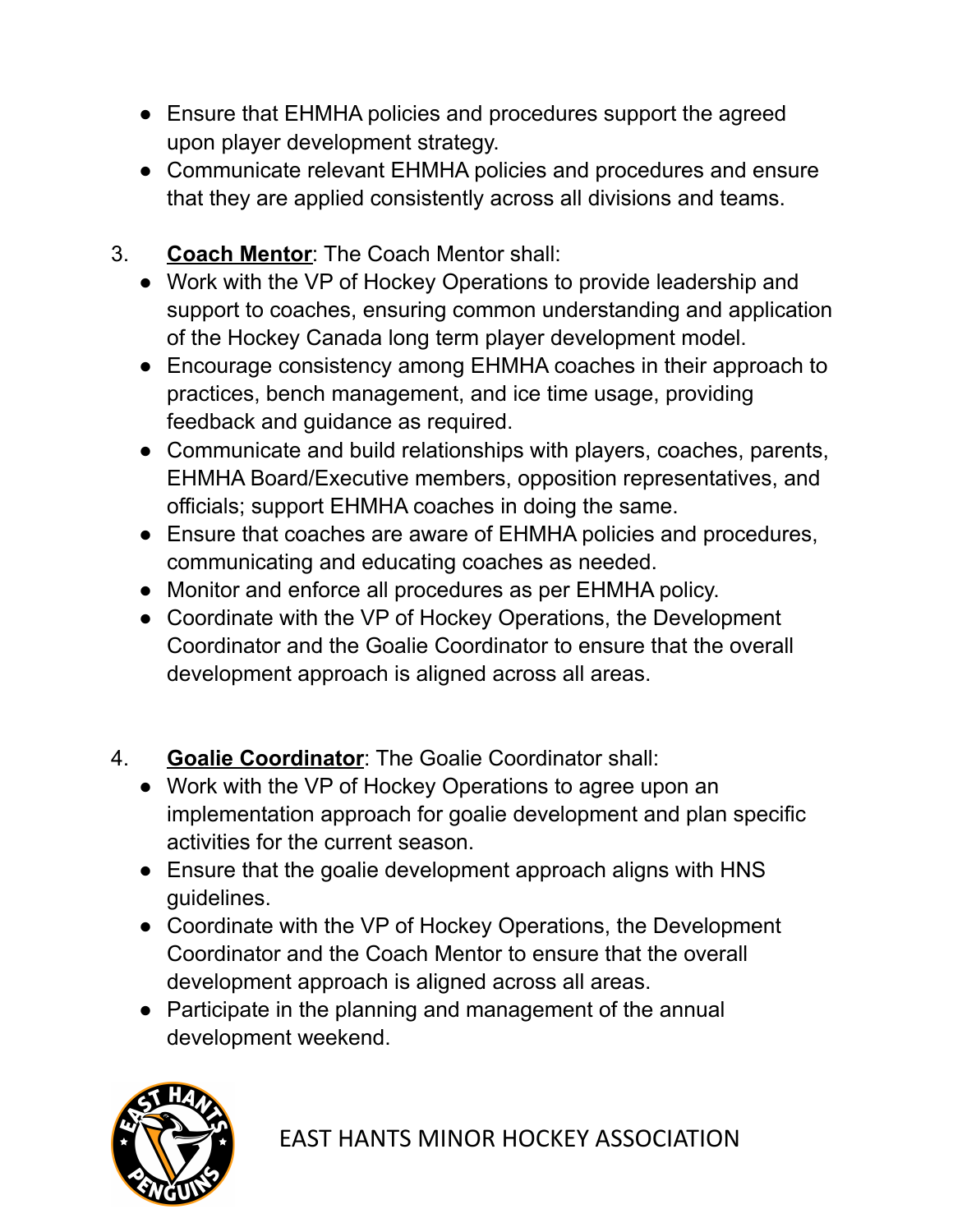- Ensure that EHMHA policies and procedures support the agreed upon goalie development strategy.
- Communicate relevant EHMHA policies and procedures and ensure that they are applied consistently across all divisions and teams.
- 5. **Evaluation Coordinator**: The Evaluation Coordinator shall:
	- Lead the planning & organization of player evaluations (representative and recreational).
	- Ensure the Evaluation Administrator is under contract for the season as directed by the VP of Hockey Operations.
	- Monitor and enforce all procedures as per EHMHA policy.
	- Schedule ice, coaches, volunteers and other resources required to conduct evaluations.
	- Work with Equipment Manager to arrange access to required pinnies, goalie gear, and all other equipment required during evaluations.
	- Communicate with required staff, volunteers, parents & players to ensure a clear and consistent understanding of the evaluation processes and procedures.
	- Ensure that the player evaluations adhere to established EHMHA policies and procedures.
- 6. **Ice Scheduler**: The Ice Scheduler shall:
	- Create and distribute a weekly schedule for all EHMHA games and practices held at the East Hants Sportsplex.
	- Work with managers/divisional coordinators regularly to ensure that weekly ice allotments are met.
	- Demonstrate flexibility and responsiveness in adjusting the ice schedule to accommodate routine changes and communicate changes clearly and routinely.
	- Communicate with the EHMHA Treasurer and designate of the East Hants Sportsplex to ensure that ice allotment, usage and costs/payments align.

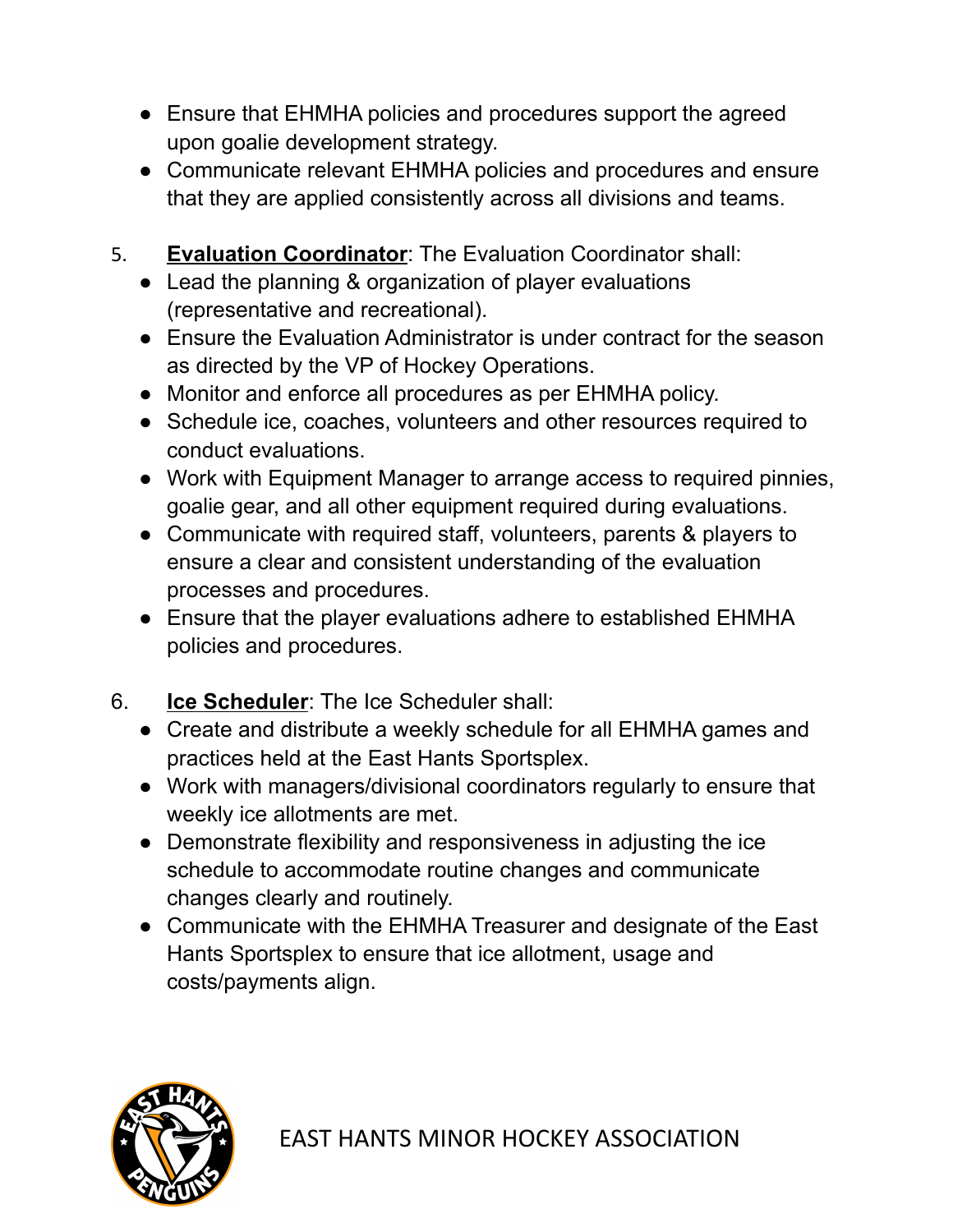7. **Recreational Coordinator**: The Recreational Coordinator shall:

- Work with the VP of Hockey Operations and VP of Administration to agree on an overall strategy for management of Recreational Coordinators.
- Ensure that Recreational Coordinators (IP through Midget) are aware of EHMHA policies and procedures, monitoring and educating members as needed.
- Monitor and enforce all procedures as per EHMHA policy.
- Provide leadership and support to Recreational Coordinators, ensuring consistency in approach, aiding in issue resolution, and reporting to VP of Hockey Operations as required.
- Represent EHMHA for Recreational Hockey events, meetings, and activities.
- Participate in the Coach Selection Process.
- Attend monthly Hockey Operations meetings, reporting on the overall status of the recreational divisions.
- 8. **Representative Coordinator:** The Representative Coordinator shall:
	- Work with the VP of Hockey Operations and VP of Administration to agree on an overall strategy for management of Representative Coordinators.
	- Ensure that Representative Coordinators (IP through Midget) are aware of EHMHA policies and procedures, monitoring and educating members as needed.
	- Monitor and enforce all procedures as per EHMHA policy.
	- Provide leadership and support to Representative Coordinators, ensuring consistency in approach, aiding in issue resolution, and reporting to VP of Hockey Operations as required.
	- Represent EHMHA for Representative Hockey events, meetings, and activities.
	- Participate in the Coach Selection Process.
	- Attend monthly Hockey Operations meetings, reporting on the overall status of the representative divisions.